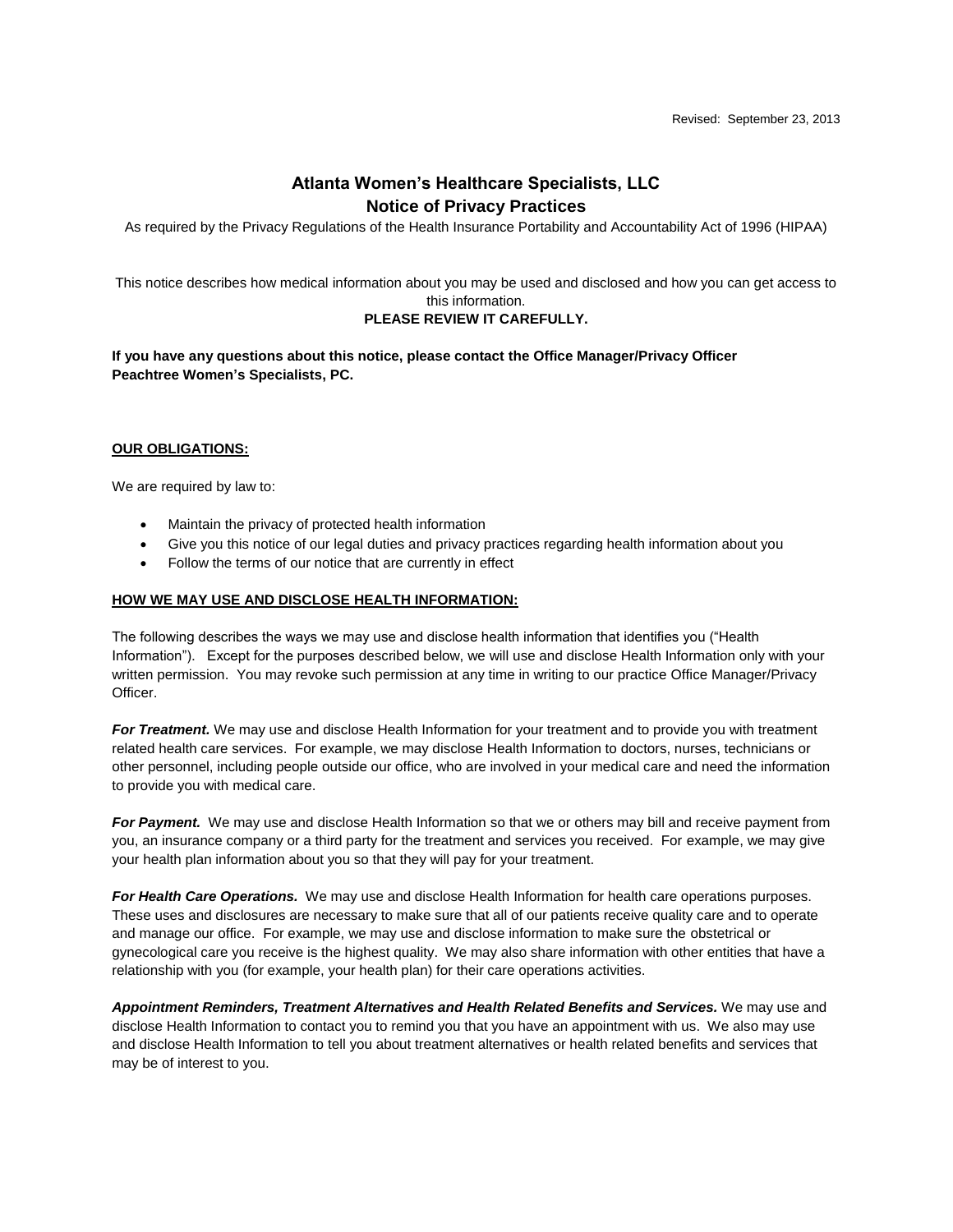*Individuals Involved in Your care or Payment for Your Care.* When appropriate, we may share Health Information with a person who is involved in your medical care or payment for your medical care, such as your family or a close friend. We also may notify your family about your location or general condition or disclose such information to an entity assisting in disaster relief efforts.

*Research.* Under certain circumstances, we may use and disclose Health Information for research. For example, a research project may involve comparing the health of patients who received one treatment to those who received another, for the same condition. Before we use or disclose Health Information for research, the project will go through a special approval process. Even without special approval, we may permit researchers to look at records to help them identify patients who may be included in their research project or for other similar purposes, as long as they do not remove or take a copy of any Health Information.

## **SPECIAL SITUATIONS:**

*As Required By Law.* We will disclose Health Information when required to do so by international, federal, state or local law.

*To Avert a Serious Threat to Health or Safety.* We may use and disclose Health Information when necessary to prevent a serious threat to health and safety of the public or another person. Disclosures, however, will be made only to someone who may be able to help prevent the threat.

*Business Associates.* We may disclose Health Information to our business associates that perform functions on our behalf or provide us with services if the information is necessary for such functions or services. For example, we may use another company to perform billing services on our behalf. All of our business associates are obligated to protect the privacy of your information and are not allowed to use or disclose any information other than as specified in our contract.

*Organ and Tissue Donation.* If you are an organ donor, we may use or release Health Information to organizations that handle organ procurement or other entities engaged in procurement, banking or transportation of organs, eyes or tissues to facilitate organ, eye or tissue donation and transplantation.

*Military and Veterans.* If you are a member of the armed forces, we may release Health Information as required by military command authorities. We may also release Health Information to the appropriate foreign military authority if you are a member of a foreign military.

*Workers' Compensation.* We may release Health Information for workers' compensation or similar programs. These programs provide for work related injuries or illnesses.

*Public Health Risks.* We may release Health Information for public health activities. These activities generally include disclosures to prevent or control disease, injury or disability; report births and deaths; report child abuse or neglect; report reactions to medications or problems with products; notify people of recalls of products they may be using; a person whom may have been exposed to a disease or may be at risk for contracting or spreading a disease or condition; and the appropriate government authority if we believe a patient has been the victim of abuse or domestic violence. We will only make this disclosure if you agree or when required or authorized by law.

*Health Oversight Activities.* We may disclose Health Information to a health oversight agency for activities authorized by law. These oversight activities include, for example, audits, investigations, inspections, and licensure. These activities are necessary for the government to monitor the health care system, government programs, and compliance with civil rights laws.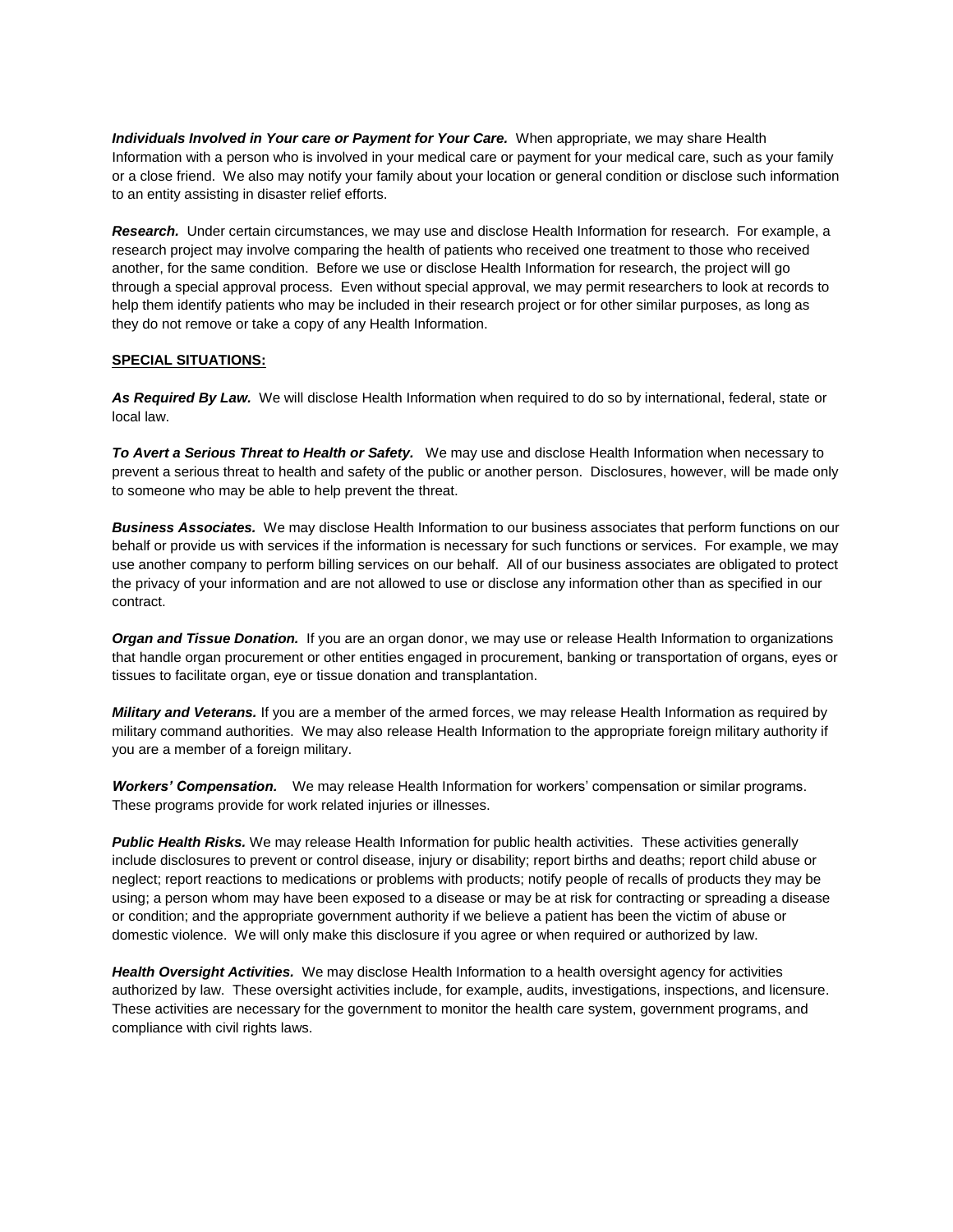*Data Breach Notification Purposes.* We may use or disclose your Protected Health Information to provide legally required notices of unauthorized access to or disclosure of your health information.

*Lawsuits and Disputes.* If you are involved in a lawsuit or dispute, we may disclose Health Information in response to a court or administrative order. We also may disclose Health Information in response to a subpoena, discovery request, or other lawful process by someone else involved in the dispute, but only if efforts have been made to tell you about the request or to obtain an order protecting the information requested.

*Law Enforcement.* We may release Health Information if asked by a law enforcement official if the information is (1) in response to a court order, subpoena, warrant, summons or similar process; (2) limited information to identity or locate a suspect, fugitive, material witness, or missing person; (3) about the victim of a crime even if, under certain very limited circumstances; we are unable to obtain the person's agreement; (4) about a death we believe may be the result of criminal conduct; (5) about the criminal conduct on our premises; and (6) in an emergency to report a crime, the location of the crime or victims, or the identity, description of location of the person who committed the crime.

*Coroners, Medical Examiners and Funeral Directors.* We may release Health Information to a coroner or medical examiner. This may be necessary, for example, to identify a deceased person to determine cause of death. We also may release Health Information to funeral directors as necessary for their duties.

*National Security and Intelligence Activities.* We may release Health Information to authorized federal officials for intelligence, counter intelligence, and other national security activities authorized by law.

*Protective Services for the President and Others.* We may disclose Health Information to authorized federal officials so they may provide protection to the President, other authorized persons or foreign heads of state or to conduct special investigations.

*Inmates or Individuals in Custody.* If you are an inmate of a correctional institution or under custody of a law enforcement official, we may release Health Information to the correctional institution of law enforcement official. This release would be necessary; (1) for the institution to provide healthcare; (2) to protect your health and safety or the health and safety of others; (3) the safety and security of the correctional institution.

## **USES AND DISCLOSURES THAT REQUIRE US TO GIVE YOU AN OPPORTUNITY TO OBJECT AND OPT**

*Individuals Involved in Your Care or Payment of Your Care.* Unless you object, we may disclose to a member of your family, a relative, a close friend or any other person you identify, your Protected Health Information that directly relates to that person's involvement in your health care. If you are unable to agree or object to such a disclosure, we may disclose such information as necessary if we determine that it is in your best interest based on our professional judgment.

*Disaster Relief.* We may disclose your Protected Health Information to disaster relief organizations that seek Protected Health Information to coordinate your care, or notify family and friends of your location or condition in a disaster. We will provide you with an opportunity to agree or object to such a disclosure whenever we practically do so.

## **YOUR WRITTEN AUTHORIZATION IS REQUIRED FOR OTHER USES AND DISCLOSURES**

The following uses and disclosures of your Protected Health Information will be made only with your written authorization:

- 1. Uses and disclosures of Protected Health Information for marketing purposes; and
- 2. Disclosures that constitute a sale of your Protected Health Information.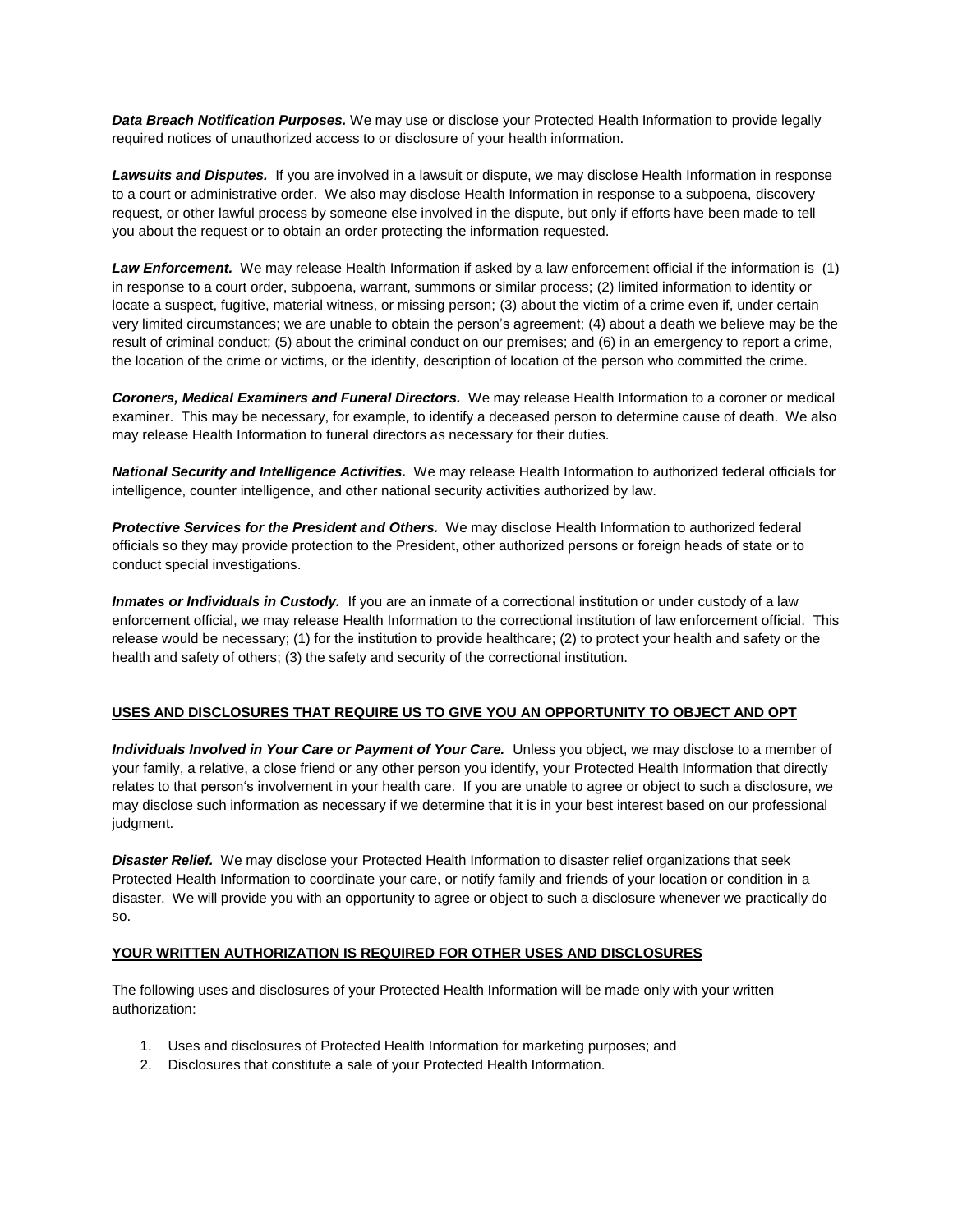Other uses and disclosures of Protected Health Information not covered by this Notice or the laws that apply to us will be made only with your written authorization. If you do give us an authorization, you may revoke it at any time by submitting a written revocation request to our Privacy Officer and we will no longer disclose Protected Health Information under the authorization. But disclosure that we made in reliance on your authorization before you revoked it will not be affected by the revocation.

## **YOUR RIGHTS:**

You have the following rights regarding Health Information we have about you:

*Right to Inspect and Copy.* You have a right to inspect and copy Health Information that may be used to make decisions about your care or payment for your care. This includes medical and billing records, other than psychotherapy notes. To inspect and copy this Health Information, you must make a request in writing to **Office Manager, Peachtree Women's Specialists, PC 275 Collier Road NW Suite 250 Atlanta, GA 30309.** We have up to 30 days to make your Protected Health Information available to you and we may charge you a reasonable fee for the costs of copying, mailing or other supplies associated with your request. We may not charge a fee if you need the information for a claim for benefits under the Social Security Act or any other state or federal needs-based benefit program. We may deny your request in certain limited circumstances. If we do deny a request, you have the right to have the denial reviewed by a licensed healthcare professional who was not directly involved in the denial of your request, and we will comply with the outcome of the review.

*Right to Electronic Copy of Electronic Medical Records.* If your protected Health Information is maintained in a electronic format (known as electronic medical record or an electronic health record), you have the right to request that an electronic copy of your record be given or transmitted to another individual or entity. We will make every effort to provide access to your Protected Health Information in the form or format you request, if it is readily producible in such form or format. If the Protected Health Information is not readily producible in the form or format you request, your record will be provided in either our standard electronic format or if you do not want this form or format, a readable hard copy form. We may charge you a reasonable, cost-based fee for the labor associated with transmitting the electronic medical record.

*Right to Get Notice of a Breach.* You have the right to be notified upon a breach of any unsecured Protected Health Information.

*Right to Amend.* If you feel that Health Information we have is incorrect or incomplete, you may ask us to amend the information. You have the right to request an amendment for as long as the information is kept by or for our office. To request an amendment, you must make your request, in writing, to **Office Manager, Peachtree Women's Specialists, PC 275 Collier Road NW Suite 250 Atlanta, GA 30309.**

*Right to Accounting Disclosures.* You have the right to request a list of certain disclosures we made of Health Information for purposes other than treatment, payment and health care operations or for which you provided written authorization. To request an accounting of disclosures, you must make your request, in writing, to **Office Manager, Peachtree Women's Specialists, PC 275 Collier Road NW Suite 250 Atlanta, GA 30309.**

*Right to Request Restrictions.* You have the right to request a restriction or limitation on the Health Information we use or disclose for treatment, payment, or healthcare operations. You may also have the right to request a limit on the Health Information we disclose to someone involved in your care or the payment for your care, like a family member or friend. For example, you could ask that we not share information about a particular diagnosis or treatment with your spouse. To request a restriction, you must make your request, in writing, to **Office Manager, Peachtree Women's Specialists, PC 275 Collier Road NW Suite 250 Atlanta, GA 30309.** We are not required to agree to your request unless you are asking us to restrict the use and disclosure of your Protected Health Information to a health plan for payment or health care operation purposes and such information you wish to restrict pertains solely to a health care item or service for which you have paid us "out of pocket" in full. If we agree, we will comply with your request unless the information is needed to provide emergency treatment.